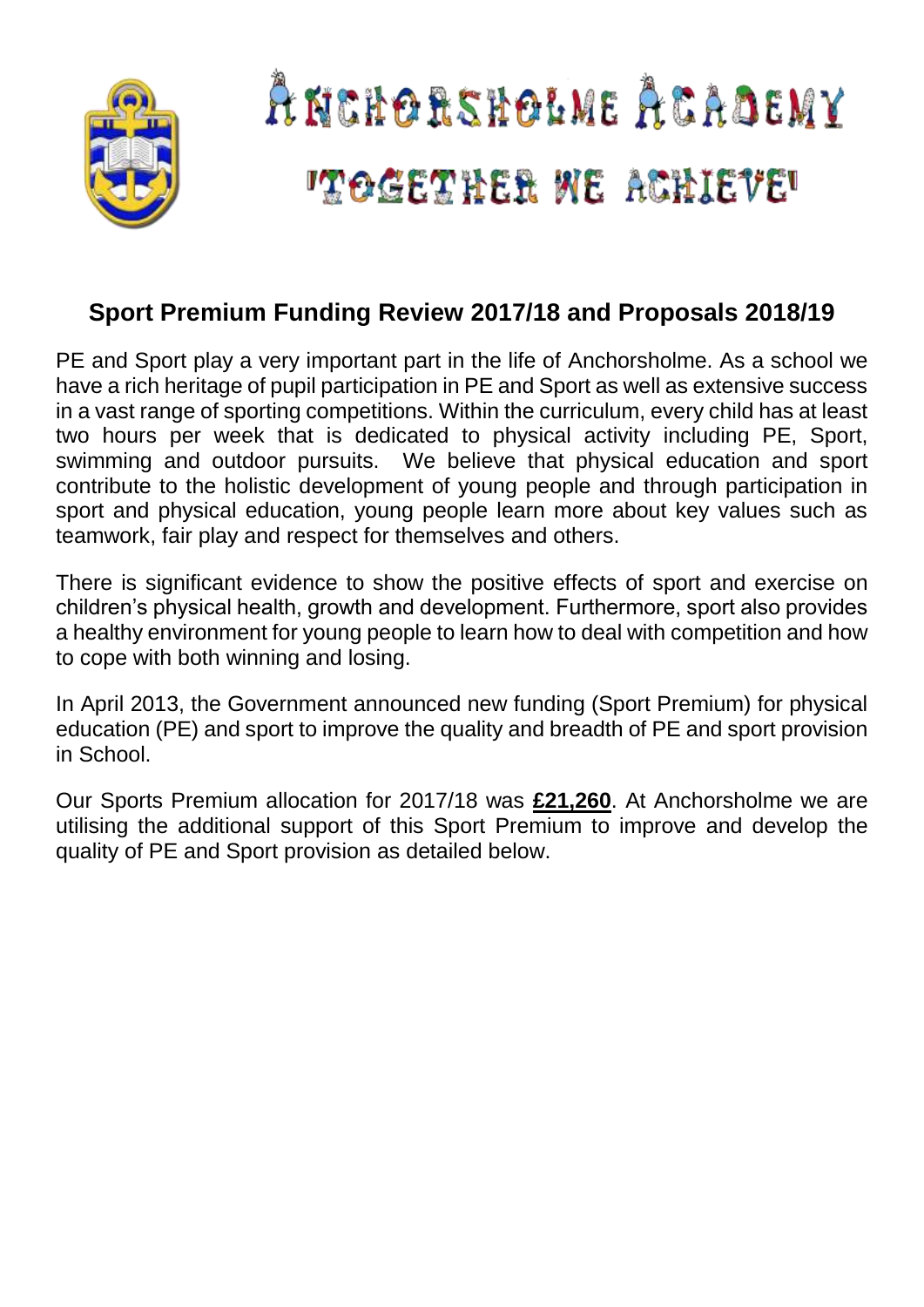# **Sport Premium Funding Review 2017/18**

| Project<br>/service<br>/resource                  | <b>Description</b>                                                                                                                                                                                                                                                                           | <b>Budget</b> | Impact                                                                                                                                                                                                                                                                                                                                             |
|---------------------------------------------------|----------------------------------------------------------------------------------------------------------------------------------------------------------------------------------------------------------------------------------------------------------------------------------------------|---------------|----------------------------------------------------------------------------------------------------------------------------------------------------------------------------------------------------------------------------------------------------------------------------------------------------------------------------------------------------|
| <b>Specialist</b><br><b>Sports</b><br>Coach       | Employ a qualified sports coach to work alongside all<br>teaching staff to provide ongoing weekly training for<br>staff to expand their competence and confidence in the<br>delivery of PE and Sport and to provide additional pre<br>school, lunchtime and after school sporting activities | £4,194        | All teaching staff have completed an audit, identifying their own areas for<br>development when teaching PE. The specialised teaching assistant and<br>support teacher have been deployed to support staff in these targeted areas.<br>As a result, staff have improved confidence and subject knowledge when<br>delivering PE.                    |
| <b>Specialist PE</b><br><b>HLTA</b>               | Assign member of support staff to support PE<br>lessons work closely with the PE co-ordinator and<br>outside sports coaches to enable a unified approach to<br>PE across the school. This member of staff is also<br>providing lunch time sports based activities.                           | £7,796        | The specialist teaching assistant has worked alongside the PE coordinator<br>and students to embed a student-run C4L club, which provides targeted<br>children with an extra opportunity to get into being active.                                                                                                                                 |
| <b>Sport</b><br><b>England</b>                    | Register with sport England to secure additional<br>resources and guidance and access grant funding.                                                                                                                                                                                         | £200          | The school accessed a range of support materials and details of grant funding.<br>No grant applications were made due to specific application criteria not met by<br>our school.                                                                                                                                                                   |
| <b>Equipment</b>                                  | Purchase sport equipment to resource both PE<br>activities and our extensive extra curricular sporting<br>provision                                                                                                                                                                          | £6,736        | The school now has sufficient equipment to provide quality resourced learning<br>opportunities in all areas of PE, sports and extra curricular activities from<br>Foundation Stage through to Year 6. The equipment has been used in CPD<br>opportunities, and all staff have been CPD on how to make effective use of the<br>available equipment. |
| <b>Football</b><br><b>Membership</b>              | Register with Blackpool Schools Football Association<br>to access league and cup competitions for boys and<br>girls from Years 3,4,5 and 6                                                                                                                                                   | £40           | 6 football teams participated in Blackpool events with 4 teams making finals                                                                                                                                                                                                                                                                       |
| <b>BFC Fit to</b><br>Go                           | Access the Blackpool Football Club Fit to Go<br>programme for all pupils in Year 4                                                                                                                                                                                                           | £0            | 90 children accessed healthy living activities and a Fit to Go celebration event<br>which our children won.                                                                                                                                                                                                                                        |
| Cybercoach                                        | A health and fitness resources to support PE in all<br>classes                                                                                                                                                                                                                               | £550          | All 630 pupils in school have accessed Cybercoach sessions through PE and<br>staff have reported improvements in health and stamina.                                                                                                                                                                                                               |
| <b>Transport -</b><br><b>Buses and</b><br>coaches | Coaches to transport all of Year 4 to Fit to Go.                                                                                                                                                                                                                                             | £350          | As indicated above all 90 Year 4 children attended the Fit to Go Celebration<br>which they won.                                                                                                                                                                                                                                                    |
| <b>Minibus</b><br>lease and<br>other costs        | Contribution to the lease fee for the minibuses to<br>enable all children to be transported to the many<br>sporting events and competitions we participate in.                                                                                                                               | £3,650        | Over 200 minibus trips were made to transport our pupils to a wide range of<br>sporting events including football, swimming, netball, rugby, athletics, etc.                                                                                                                                                                                       |
| <b>Staff</b><br><b>Training</b>                   | Individual and whole staff training to develop skills and<br>practice in the co-ordination and delivery of PE and<br>Sport.                                                                                                                                                                  | £2,200        | Teachers and teaching assistants have been provided with training on how to<br>maximise the use /impact of support staff within PE as well as specific training<br>on effective delivery of PE and sport.                                                                                                                                          |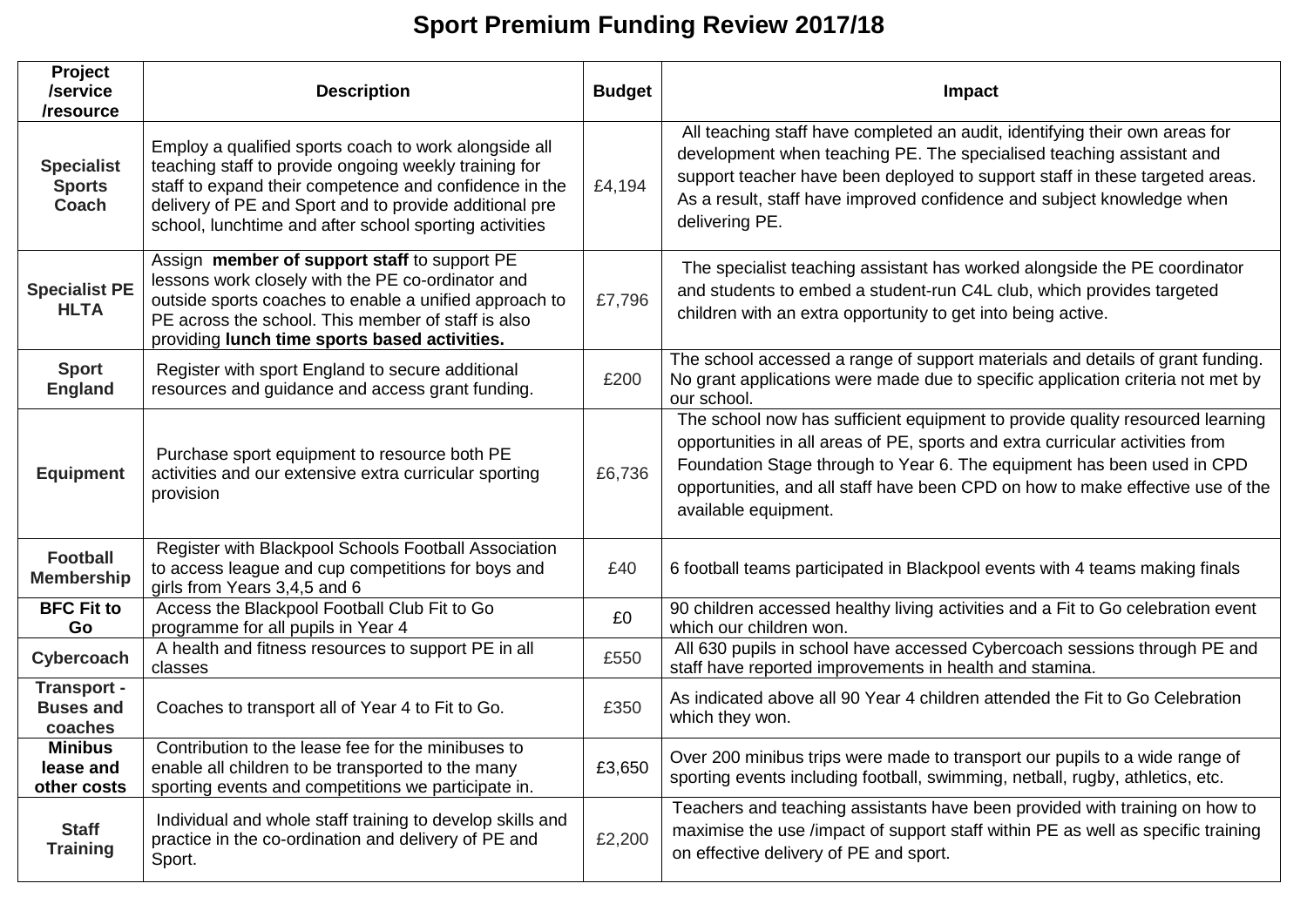## **Sport Premium Funding Review 2017/18**

| <b>Total Expenditure</b>     | £21,522 |
|------------------------------|---------|
| <b>Total Grant Available</b> | £21,260 |
| <b>Surplus/Deficit</b>       | $-E262$ |

All of our children access two hours of curriculum PE per week. In addition through sport coaches and young sport leads and PALS our pupils also access extensive physical activities at lunchtimes and play times. In addition, on a weekly basis, in excess of 300 pupils participate in sporting and physical activities before and after school.

Attainment in PE and Sport is demonstrated through progressive learning in curriculum PE and Sport and also our pupils' extensive success in a wide range of sporting events both locally and regionally.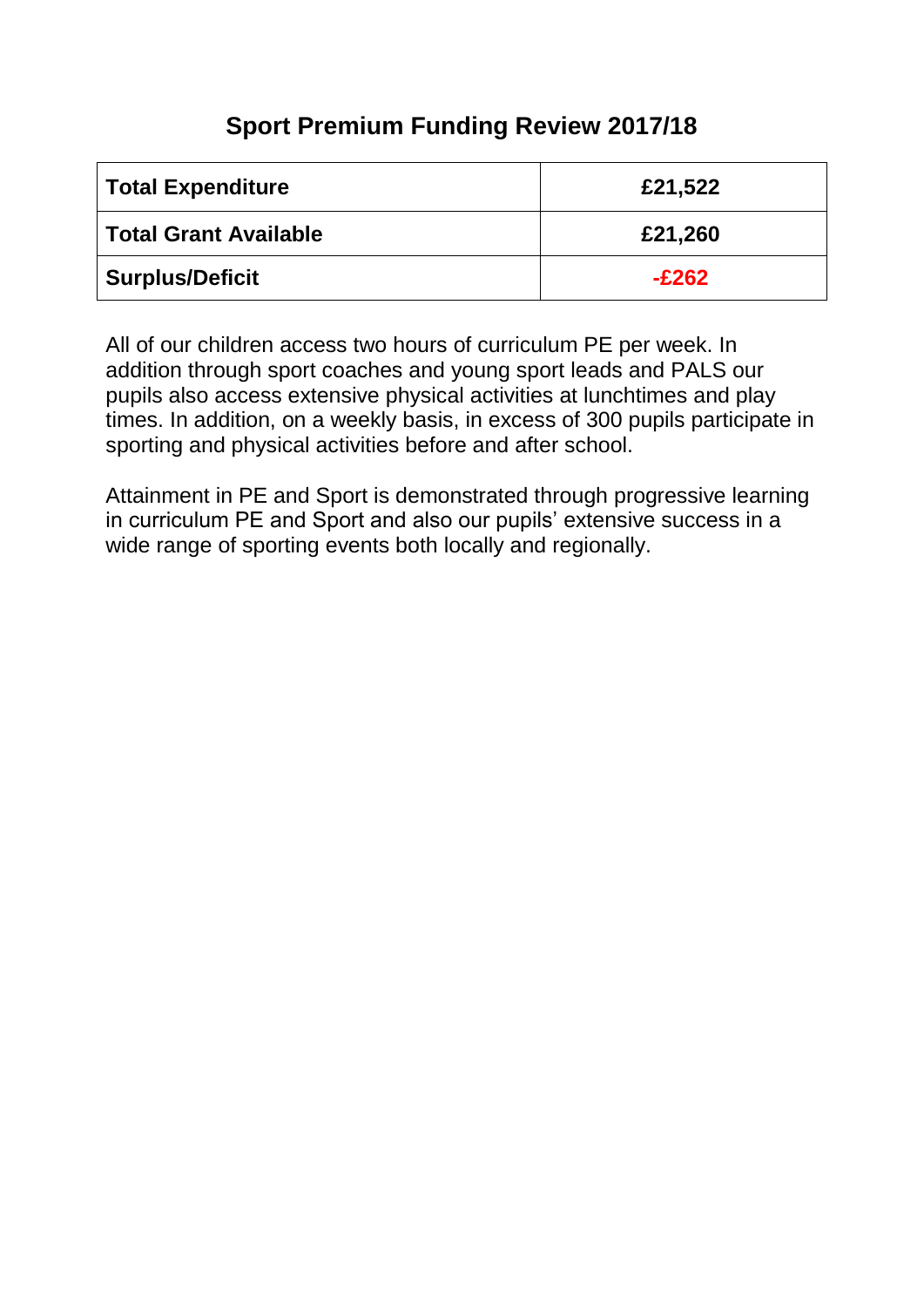# **Sport Premium Funding Proposal 2018/19**

| Sports Premium Allocation - £21,141 |  |
|-------------------------------------|--|
|-------------------------------------|--|

| Project<br>/service<br>/resource                  | <b>Description</b>                                                                                                                                                                                                                                                                                | <b>Budget</b> | <b>Purpose</b>                                                                                                                                                                                                                       |
|---------------------------------------------------|---------------------------------------------------------------------------------------------------------------------------------------------------------------------------------------------------------------------------------------------------------------------------------------------------|---------------|--------------------------------------------------------------------------------------------------------------------------------------------------------------------------------------------------------------------------------------|
| <b>Specialist</b><br><b>Sports</b><br>Coach       | Employ a qualified sports coach to work alongside teaching staff. to<br>provide ongoing weekly training for staff to expand their<br>competence and confidence in the delivery of PE and Sport and to<br>provide additional lunchtime and after school sporting activities                        | £8,382        | The purpose of this expenditure is to provide continuous training for<br>staff to expand their competence and confidence in the delivery of PE<br>and Sport.<br>To provide additional lunchtime and after school sporting activities |
| <b>Specialist</b><br><b>PE HLTA</b>               | We will continue to assign specialist member of support staff to<br>support PE lessons work closely with the PE co-ordinator and<br>outside sports coaches to enable a unified approach to PE across<br>the school. This member of staff is also providing lunch time<br>sports based activities. | £7,574        | The specialist teaching assistant has worked alongside the PE<br>coordinator and students to embed a student-run C4L club, which<br>provides targeted children with an extra opportunity to get into being<br>active.                |
| <b>Equipment</b>                                  | Purchase sport equipment to resource both PE activities and our<br>extensive extra curricular sporting provision                                                                                                                                                                                  | £5,317        | To ensure sufficient PE resources are in place to both enhance the<br>provision of PE and extend the sporting opportunities we can offer<br>beyond the curriculum                                                                    |
| <b>Football</b><br><b>Membership</b>              | Register with Blackpool Schools Football Association to access<br>league and cup competitions for boys and girls from Years 3 to 6                                                                                                                                                                | £50           | This fee allows all of our football teams to participate in regional<br>competitions                                                                                                                                                 |
| <b>BFC Fit to</b><br>Go                           | Access the Blackpool Football Club Fit to Go programme for all<br>pupils in Year 4                                                                                                                                                                                                                | £0            | To develop children's understanding of health and fitness of the<br>children.                                                                                                                                                        |
| <b>Transport -</b><br><b>Buses and</b><br>coaches | Coaches to transport all of Year 4 to Fit to Go.                                                                                                                                                                                                                                                  | £600          | To provide transport for all the Year 4 children to attend the Fit2Go<br>celebration event/competition                                                                                                                               |
| Cybercoach                                        | A health and fitness resources to support PE in all classes                                                                                                                                                                                                                                       | £600          | To give all teachers access to a health a fitness resource which can be<br>accessed in PE and also during wet playtimes and lunchtimes                                                                                               |
| PE<br><b>Passport</b>                             | A PE scheme of work and assessment tool                                                                                                                                                                                                                                                           | £800          | To provide all staff with quality planning and assessment resources to<br>support the delivery of PE across the school                                                                                                               |
| <b>Minibus</b><br>lease and<br>other costs        | Contribution to the lease and fuel fees for the minibuses.                                                                                                                                                                                                                                        | £4,000        | To enable all children to be transported to the many sporting events,<br>competitions and outdoor pursuits activities we participate in.                                                                                             |
| <b>Staff</b><br><b>Training</b>                   | Individual and whole staff training.                                                                                                                                                                                                                                                              | £2,200        | To develop skills and practice in the co-ordination and delivery of PE<br>and Sport. There will be a particular focus on training to support the<br>introduction                                                                     |